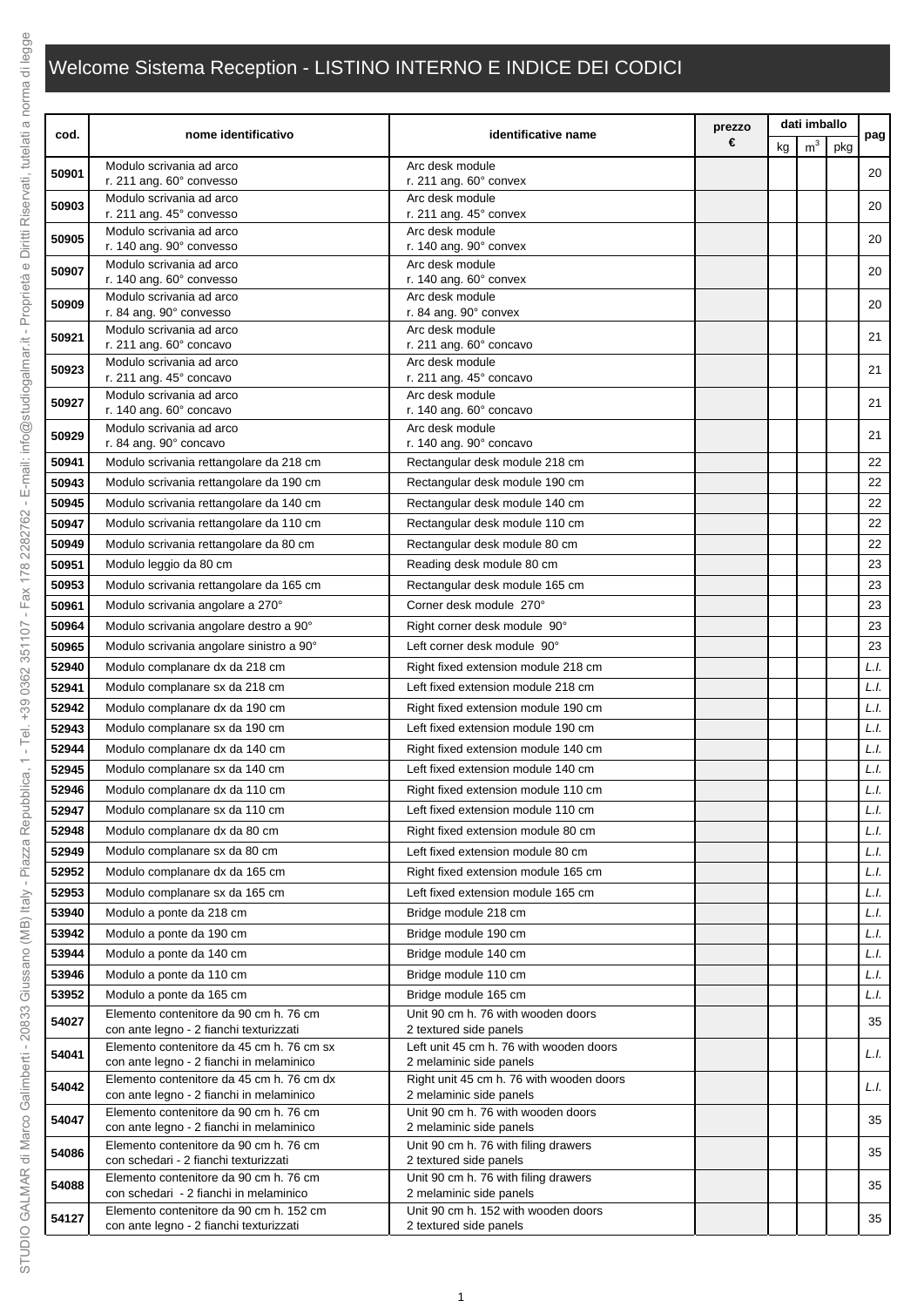|       |                                                                                                         | identificative name                                                                                 | prezzo | dati imballo |                |     |      |  |
|-------|---------------------------------------------------------------------------------------------------------|-----------------------------------------------------------------------------------------------------|--------|--------------|----------------|-----|------|--|
| cod.  | nome identificativo                                                                                     |                                                                                                     | €      | kg           | m <sup>3</sup> | pkg | pag  |  |
| 54141 | Elemento contenitore da 45 cm<br>h. 152 cm sx con ante legno<br>2 fianchi in melaminico                 | Left unit 45 cm h. 152 with wooden doors<br>2 melaminic side panels                                 |        |              |                |     | L.I. |  |
| 54142 | Elemento contenitore da 45 cm<br>h. 152 cm dx con ante legno<br>2 fianchi in melaminico                 | Right unit 45 cm h. 152 with wooden doors<br>2 melaminic side panels                                |        |              |                |     | L.I. |  |
| 54147 | Elemento contenitore da 90 cm h. 152 cm<br>con ante legno - 2 fianchi in melaminico                     | Unit 90 cm h. 152 with wooden doors<br>2 melaminic side panels                                      |        |              |                |     | 35   |  |
| 54227 | Elemento contenitore da 90 cm h. 190 cm                                                                 | Unit 90 cm h. 190 with wooden doors                                                                 |        |              |                |     | 35   |  |
|       | con ante legno - 2 fianchi texturizzati<br>Elemento contenitore da 45 cm                                | 2 textured side panels                                                                              |        |              |                |     |      |  |
| 54241 | h. 190 cm sx con ante legno<br>2 fianchi in melaminico                                                  | Left unit 45 cm h. 190 with wooden doors<br>2 melaminic side panels                                 |        |              |                |     | L.I. |  |
| 54242 | Elemento contenitore da 45 cm<br>h. 190 cm dx con ante legno<br>2 fianchi in melaminico                 | Right unit 45 cm h. 190 with wooden doors<br>2 melaminic side panels                                |        |              |                |     | L.I. |  |
| 54247 | Elemento contenitore da 90 cm h. 190 cm<br>con ante legno - 2 fianchi in melaminico                     | Unit 90 cm h. 190 with wooden doors<br>2 melaminic side panels                                      |        |              |                |     | 35   |  |
| 54650 | Top + zoccolo da 45 cm                                                                                  | Top + skirting 45 cm                                                                                |        |              |                |     | L.I. |  |
| 54651 | Top + zoccolo da 90 cm                                                                                  | Top + skirting 90 cm                                                                                |        |              |                |     | 35   |  |
| 54653 | Top + zoccolo da 135 cm                                                                                 | Top + skirting 135 cm                                                                               |        |              |                |     | L.I. |  |
| 54655 | Top + zoccolo da 180 cm                                                                                 | Top + skirting 180 cm                                                                               |        |              |                |     | 35   |  |
| 54657 | Top + zoccolo da 225 cm                                                                                 | Top + skirting 225 cm                                                                               |        |              |                |     | L.I. |  |
| 54659 | Top + zoccolo da 270 cm                                                                                 | Top + skirting 270 cm                                                                               |        |              |                |     | 35   |  |
| 54707 | Libreria h 81 composta da<br>1 elemento da 90 cm con ante legno                                         | Bookcase h 81 composed by<br>1 unit 90 cm with wooden doors                                         |        |              |                |     | 34   |  |
| 54720 | Libreria h 81 composta da<br>2 elementi da 90 cm con ante legno                                         | Bookcase h 81 composed by<br>2 units 90 cm with wooden doors                                        |        |              |                |     | 34   |  |
| 54721 | Libreria h. 81 composta da:<br>1 elemento da 90 cm con ante legno<br>+ 2 elementi da 45 con ante legno  | Bookcase h 81 composed by:<br>1 unit 90 cm with wooden doors<br>+ 2 units 45 cm with wooden doors   |        |              |                |     | L.I. |  |
| 54740 | Libreria h 81 composta da<br>3 elementi da 90 cm con ante legno                                         | Bookcase h 81 composed by<br>3 units 90 cm with wooden doors                                        |        |              |                |     | 34   |  |
|       | Libreria h. 81 composta da:                                                                             | Bookcase h 81 composed by:                                                                          |        |              |                |     |      |  |
| 54741 | 2 elementi da 90 cm con ante legno<br>+ 2 elementi da 45 con ante legno                                 | 2 units 90 cm with wooden doors<br>+ 2 units 45 cm with wooden doors                                |        |              |                |     | L.I. |  |
| 54786 | Libreria h 81 composta da<br>1 elemento da 90 cm con schedari                                           | Bookcase h 81 composed by<br>1 unit 90 cm with filing drawers                                       |        |              |                |     | 34   |  |
| 54787 | Libreria h 81 composta da<br>2 elementi da 90 cm con schedari                                           | Bookcase h 81 composed by<br>2 units 90 cm with filing drawers                                      |        |              |                |     | 34   |  |
| 54788 | Libreria composta da<br>3 elementi da 90 cm con schedari                                                | Bookcase h 81 composed by<br>3 units 90 cm with filing drawers                                      |        |              |                |     | 34   |  |
| 54789 | Libreria h. 81 composta da:<br>1 elemento da 90 cm con schedari<br>+ 2 elementi da 45 con ante legno    | Bookcase h 81 composed by:<br>1 unit 90 cm with filing drawers<br>+ 2 units 45 cm with wooden doors |        |              |                |     | L.I. |  |
| 54791 | Libreria h. 81 composta da:<br>2 elementi da 90 cm con schedari                                         | Bookcase h 81 composed by:<br>2 units 90 cm with filing drawers                                     |        |              |                |     | L.I. |  |
| 54807 | + 2 elementi da 45 con ante legno<br>Libreria h 157 composta da<br>1 elemento da 90 cm con ante legno   | + 2 units 45 cm with wooden doors<br>Bookcase h 157 composed by<br>1 unit 90 cm with wooden doors   |        |              |                |     | L.I. |  |
| 54820 | Libreria h 157 composta da<br>2 elementi da 90 cm con ante legno                                        | Bookcase h 157 composed by<br>2 units 90 cm with wooden doors                                       |        |              |                |     | L.I. |  |
| 54821 | Libreria h. 157 composta da:<br>1 elemento da 90 cm con ante legno<br>+ 2 elementi da 45 con ante legno | Bookcase h 157 composed by:<br>1 unit 90 cm with wooden doors<br>+ 2 units 45 cm with wooden doors  |        |              |                |     | L.I. |  |
| 54840 | Libreria h 157 composta da<br>3 elementi da 90 cm con ante legno                                        | Bookcase h 157 composed by<br>3 units 90 cm with wooden doors                                       |        |              |                |     | L.I. |  |
| 54841 | Libreria h. 157 composta da:<br>2 elementi da 90 cm con ante legno<br>+ 2 elementi da 45 con ante legno | Bookcase h 157 composed by:<br>2 units 90 cm with wooden doors<br>+ 2 units 45 cm with wooden doors |        |              |                |     | L.I. |  |
| 54907 | Libreria h 190 composta da<br>1 elemento da 90 cm con ante legno                                        | Bookcase h 190 composed by<br>1 unit 90 cm with wooden doors                                        |        |              |                |     | L.I. |  |
| 54920 | Libreria h 190 composta da<br>2 elementi da 90 cm con ante legno                                        | Bookcase h 190 composed by<br>2 units 90 cm with wooden doors                                       |        |              |                |     | L.I. |  |
| 54921 | Libreria h. 190 composta da:<br>1 elemento da 90 cm con ante legno<br>+ 2 elementi da 45 con ante legno | Bookcase h 190 composed by:<br>1 unit 90 cm with wooden doors<br>+ 2 units 45 cm with wooden doors  |        |              |                |     | L.I. |  |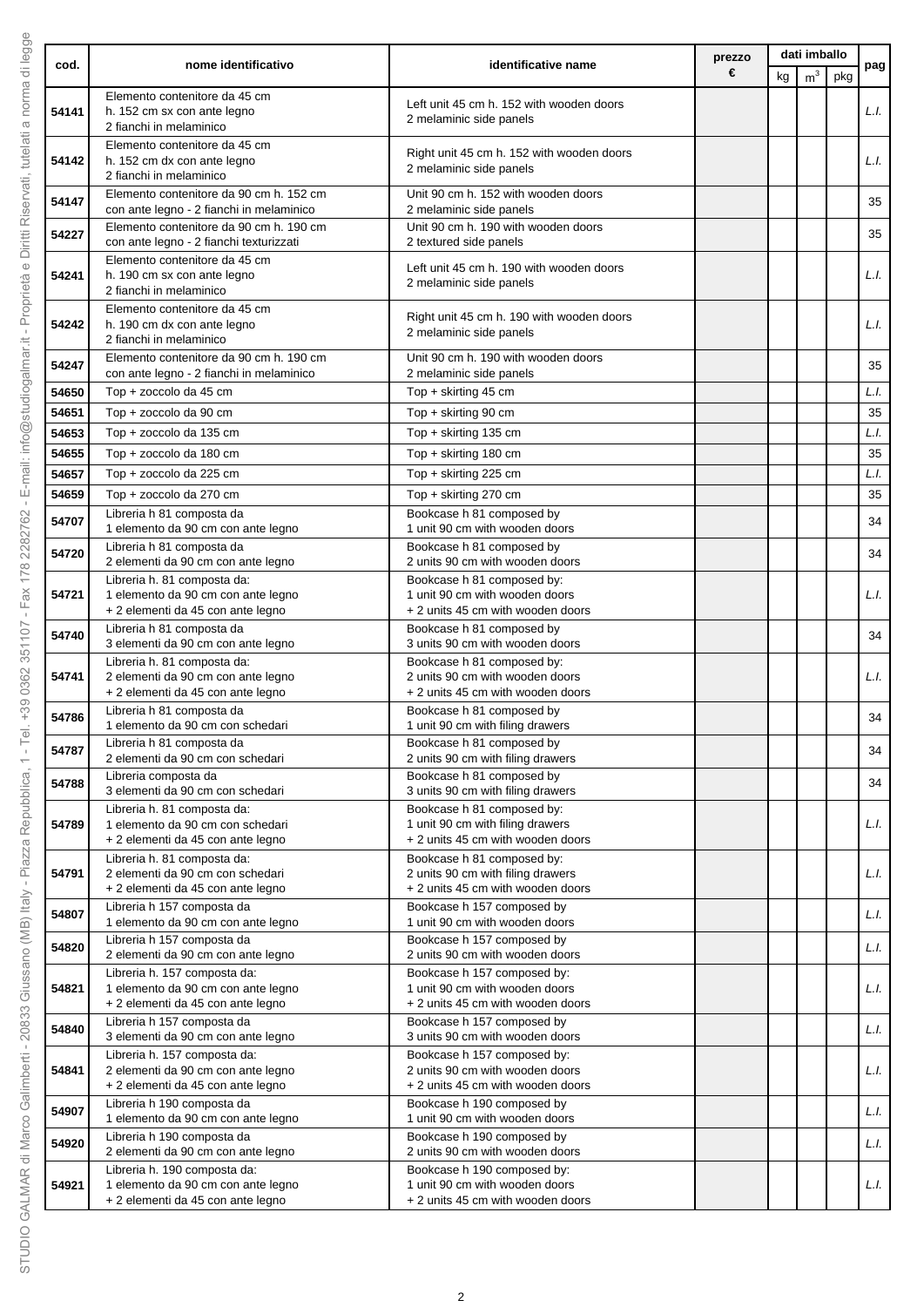|       |                                                                                                                |                                                                                                            | prezzo |    | dati imballo   |     |      |
|-------|----------------------------------------------------------------------------------------------------------------|------------------------------------------------------------------------------------------------------------|--------|----|----------------|-----|------|
| cod.  | nome identificativo                                                                                            | identificative name                                                                                        | €      | kg | m <sup>3</sup> | pkg | pag  |
| 54927 | Elementi larg. 90 cm con 2 ante legno<br>con frigobar interno - capacità 40 litri<br>+ cassetto portabottiglie | Elements width 90 cm with 2 wooden doors<br>with inside fridge - capacity 40 l.<br>+ inside bottles holder |        |    |                |     | 36   |
| 54940 | Libreria h 190 composta da<br>3 elementi da 90 cm con ante legno                                               | Bookcase h 190 composed by<br>3 units 90 cm with wooden doors                                              |        |    |                |     | L.I. |
| 54941 | Libreria h. 190 composta da:<br>2 elementi da 90 cm con ante legno<br>+ 2 elementi da 45 con ante legno        | Bookcase h 190 composed by:<br>2 units 90 cm with wooden doors                                             |        |    |                |     | L.I. |
| 54951 | Ripiano supplementare da 90 cm                                                                                 | + 2 units 45 cm with wooden doors<br>Supplementary shelf 90 cm                                             |        |    |                |     | 36   |
| 54952 | Telaio portacartelle estraibile<br>(prof. per cartelle sospese con interasse 33 cm)                            | Frame for file<br>(depth for folders 33 cm)                                                                |        |    |                |     | 36   |
| 54954 | Kit frigobar interno - capacità 40 litri<br>+ cassetto portabottiglie per elem. da 90 cm                       | Inside fridgebar kit - capacity 40 l.<br>+ inside bottles holder for elements 90 cm                        |        |    |                |     | 36   |
| 54955 | Conf. N. 3 - Serratura per ante legno h. 76 cm                                                                 | Lock for wooden doors h. 76 cm                                                                             |        |    |                |     | 36   |
| 54956 | Conf. N. 15 - Serratura per ante legno h. 152 cm                                                               | Lock for wooden doors h. 152 cm                                                                            |        |    |                |     | 36   |
| 54958 | Conf. N. 15 - Serratura per ante legno h. 190 cm                                                               | Lock for wooden doors h. 190 cm                                                                            |        |    |                |     | 36   |
| 54999 | Appendiabiti interno<br>solo per librerie h 157 e 195 cm                                                       | Inside clothes holder<br>only for bookcases h 157 e 195 cm                                                 |        |    |                |     | 36   |
| 56000 | Fianco laterale dx da 86 cm<br>per moduli reception                                                            | Right side supports 86 cm<br>for reception modules                                                         |        |    |                |     | 26   |
| 56001 | Fianco laterale sx da 86 cm                                                                                    | Left side supports 86 cm                                                                                   |        |    |                |     | 26   |
|       | per moduli reception<br>Fianco centrale da 86 cm                                                               | for reception modules<br>Central supports 86 cm                                                            |        |    |                |     |      |
| 56002 | per moduli reception                                                                                           | for reception modules                                                                                      |        |    |                |     | 26   |
| 56010 | Fianco laterale dx da 86 cm<br>per moduli scrivania                                                            | Right side supports 86 cm<br>for desk modules                                                              |        |    |                |     | 28   |
| 56011 | Fianco laterale sx da 86 cm<br>per moduli scrivania                                                            | Left side supports 86 cm<br>for desk modules                                                               |        |    |                |     | 28   |
| 56012 | Fianco centrale da 86<br>per moduli scrivania                                                                  | Central supports 86 cm<br>for desk modules                                                                 |        |    |                |     | 28   |
| 56020 | Fianco centrale dx da 86 cm<br>per unione moduli reception/scrivania                                           | Right central supports 86 cm<br>for reception/desk modules joint                                           |        |    |                |     | 27   |
| 56021 | Fianco centrale sx da 86 cm<br>per unione moduli reception/scrivania                                           | Left central supports 86 cm<br>for reception/desk modules joint                                            |        |    |                |     | 27   |
| 56030 | Fianco laterale dx da 86 cm<br>per modulo leggio                                                               | Right side supports 86 cm<br>for reading-desk modules                                                      |        |    |                |     | 29   |
| 56031 | Fianco laterale sx da 86 cm<br>per modulo leggio                                                               | Left side supports 86 cm<br>for reading desk modules                                                       |        |    |                |     | 29   |
| 56040 | Fianco centrale<br>per cambio d'altezza dx da 86 cm                                                            | Right central supports 86 cm<br>for change of height                                                       |        |    |                |     | 29   |
|       | (unione moduli leggio/scrivania)                                                                               | (desk/reading-desk modules joint)                                                                          |        |    |                |     |      |
| 56041 | Fianco centrale<br>per cambio d'altezza sx da 86 cm<br>(unione moduli leggio/scrivania)                        | Left central supports 86 cm<br>for change of height<br>(desk/reading-desk modules joint)                   |        |    |                |     | 29   |
| 56100 | Fianco laterale dx da 61,5 cm<br>per moduli reception                                                          | Right side supports 61,5 cm<br>for reception modules                                                       |        |    |                |     | 26   |
| 56101 | Fianco laterale sx da 61.5 cm<br>per moduli reception                                                          | Left side supports 61,5<br>for reception modules                                                           |        |    |                |     | 26   |
| 56102 | Fianco centrale da 61.5 cm<br>per moduli reception                                                             | Central supports 61,5 cm<br>for reception modules                                                          |        |    |                |     | 26   |
| 56110 | Fianco laterale dx da 61,5 cm<br>per moduli scrivania                                                          | Right side supports 61,5<br>for desk modules                                                               |        |    |                |     | 28   |
| 56111 | Fianco laterale sx da 61,5 cm<br>per moduli scrivania                                                          | Left side supports 61,5<br>for desk modules                                                                |        |    |                |     | 28   |
| 56112 | Fianco centrale da 61,5 cm<br>per moduli scrivania                                                             | Central supports 61,5 cm<br>for desk modules                                                               |        |    |                |     | 28   |
| 56120 | Fianco centrale<br>per cambio d'altezza dx da 61,5 cm                                                          | Right central supports 61,5 cm<br>for change of height                                                     |        |    |                |     | 27   |
| 56121 | (unione moduli reception/scrivania)<br>Fianco centrale<br>per cambio d'altezza sx da 61,5 cm                   | (desk/reading-desk modules joint)<br>Left central supports 61,5 cm<br>for change of height                 |        |    |                |     | 27   |
| 56900 | (unione moduli reception/scrivania)<br>Porta va e vieni h 102 cm                                               | (desk/reading-desk modules joint)<br>Saloon door h 102 cm                                                  |        |    |                |     | 11   |
| 56901 | Porta va e vieni h 69 cm                                                                                       | Saloon door h 69 cm                                                                                        |        |    |                |     | L.I. |
| 57200 | Modulo reception ad arco<br>prof. 86 cm - r. 211 ang. 60° convesso elettrificato                               | Arc reception module<br>86 cm depth - r. 211 ang. 60° convex electrified                                   |        |    |                |     | 8    |
| 57201 | Modulo reception ad arco<br>prof. 86 cm - r. 211 ang. 60° convesso<br>non elettrificato                        | Arc reception module<br>86 cm depth - r. 211 ang. 60° convex unelectrified                                 |        |    |                |     | 8    |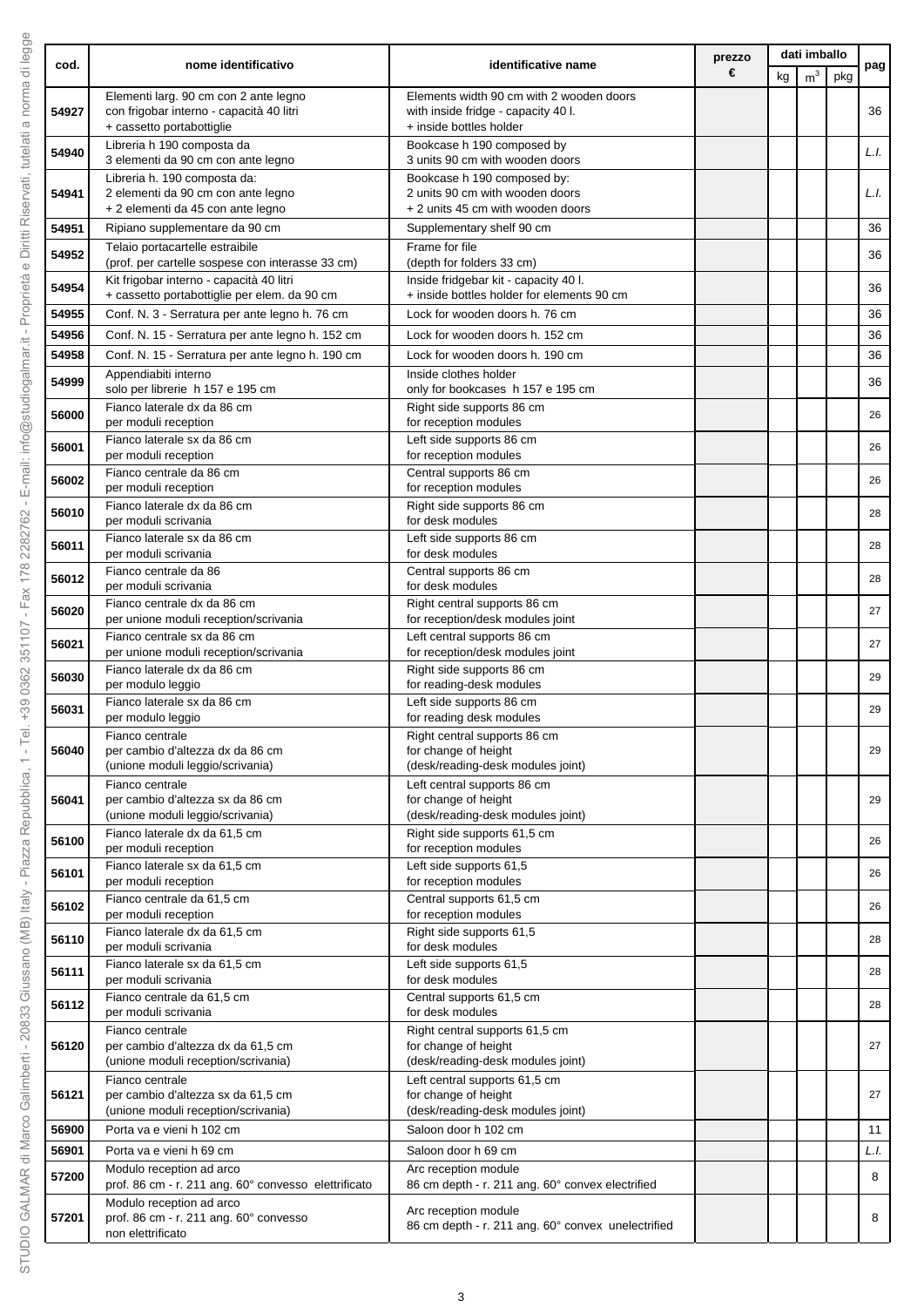|                | nome identificativo                                                                                                   | identificative name                                                                                       | prezzo |    | dati imballo   |     |          |
|----------------|-----------------------------------------------------------------------------------------------------------------------|-----------------------------------------------------------------------------------------------------------|--------|----|----------------|-----|----------|
| cod.           |                                                                                                                       |                                                                                                           | €      | kg | m <sup>3</sup> | pkg | pag      |
| 57202          | Modulo reception ad arco<br>prof. 86 cm - r. 211 ang. 45° convesso elettrificato                                      | Arc reception module<br>86 cm depth - r. 211 ang. 45° convex electrified                                  |        |    |                |     | 8        |
| 57203          | Modulo reception ad arco<br>prof. 86 cm - r. 211 ang. 45° convesso<br>non elettrificato                               | Arc reception module<br>86 cm depth - r. 211 ang. 45° convex unelectrified                                |        |    |                |     | 8        |
| 57204          | Modulo reception ad arco<br>prof. 86 cm - r. 140 ang. 90° convesso elettrificato                                      | Arc reception module<br>86 cm depth - r. 140 ang. 90° convex electrified                                  |        |    |                |     | 8        |
| 57205          | Modulo reception ad arco<br>prof. 86 cm - r. 140 ang. 90° convesso<br>non elettrificato                               | Arc reception module<br>86 cm depth - r. 140 ang. 90° convex unelectrified                                |        |    |                |     | 8        |
| 57206          | Modulo reception ad arco<br>prof. 86 cm - r. 140 ang. 60° convesso elettrificato                                      | Arc reception module<br>86 cm depth - r. 140 ang. 60° convex electrified                                  |        |    |                |     | 8        |
| 57207          | Modulo reception ad arco<br>prof. 86 cm - r. 140 ang. 60° convesso<br>non elettrificato                               | Arc reception module<br>86 cm depth - r. 140 ang. 60° convex unelectrified                                |        |    |                |     | 8        |
| 57208          | Modulo reception ad arco<br>prof. 86 cm - r. 84 ang. 90° convesso elettrificato                                       | Arc reception module<br>86 cm depth - r. 84 ang. 90° convex electrified                                   |        |    |                |     | 8        |
| 57209          | Modulo reception ad arco<br>prof. 86 cm - r. 84 ang. 90° convesso<br>non elettrificato                                | Arc reception module<br>86 cm depth - r. 84 ang. 90° convex<br>unelectrified                              |        |    |                |     | 8        |
| 57220          | Modulo reception ad arco<br>prof. 86 cm - r. 211 ang. 60° concavo elettrificato                                       | Arc reception module<br>86 cm depth - r. 211 ang. 60° concave electrified                                 |        |    |                |     | 9        |
| 57221          | Modulo reception ad arco<br>prof. 86 cm - r. 211 ang. 60° concavo<br>non elettrificato                                | Arc reception module<br>86 cm depth - r. 211 ang. 60° concave unelectrified                               |        |    |                |     | 9        |
| 57222          | Modulo reception ad arco<br>prof. 86 cm - r. 211 ang. 45° concavo<br>elettrificato                                    | Arc reception module<br>86 cm depth - r. 211 ang. 45° concave<br>electrified                              |        |    |                |     | 9        |
| 57223          | Modulo reception ad arco<br>prof. 86 cm - r. 211 ang. 45° concavo<br>non elettrificato                                | Arc reception module<br>86 cm depth - r. 211 ang. 45° concave unelectrified                               |        |    |                |     | 9        |
| 57226          | Modulo reception ad arco<br>prof. 86 cm - r. 140 ang. 60° concavo<br>elettrificato                                    | Arc reception module<br>86 cm depth - r. 140 ang. 60° concave<br>electrified                              |        |    |                |     | 9        |
| 57227          | Modulo reception ad arco<br>prof. 86 cm - r. 140 ang. 60° concavo<br>non elettrificato                                | Arc reception module<br>86 cm depth - r. 140 ang. 60° concave unelectrified                               |        |    |                |     | 9        |
| 57228          | Modulo reception ad arco<br>prof. 86 cm - r. 84 ang. 90° concavo<br>elettrificato                                     | Arc reception module<br>86 cm depth - r. 84 ang. 90° concave<br>electrified                               |        |    |                |     | 9        |
| 57229          | Modulo reception ad arco<br>prof. 86 cm - r. 84 ang. 90° concavo<br>non elettrificato                                 | Arc reception module<br>86 cm depth - r. 84 ang. 90° concave<br>unelectrified                             |        |    |                |     | 9        |
| 57240          | Modulo reception rettangolare da 218 cm<br>prof. 86 cm - elettrificato                                                | Rectangular reception module 218 cm<br>86 cm depth - electrified                                          |        |    |                |     | 10       |
| 57241          | Modulo reception rettangolare da 218 cm<br>prof. 86 cm - non elettrificato                                            | Rectangular reception module 218 cm<br>86 cm depth - unelectrified                                        |        |    |                |     | 10       |
| 57242          | Modulo reception rettangolare da 190 cm<br>prof. 86 cm - elettrificato                                                | Rectangular reception module 190 cm<br>86 cm depth - electrified                                          |        |    |                |     | 10       |
| 57243          | Modulo reception rettangolare da 190 cm<br>prof. 86 cm - non elettrificato<br>Modulo reception rettangolare da 140 cm | Rectangular reception module 190 cm<br>86 cm depth - unelectrified<br>Rectangular reception module 140 cm |        |    |                |     | 10       |
| 57244          | prof. 86 cm - elettrificato<br>Modulo reception rettangolare da 140 cm                                                | 86 cm depth - electrified<br>Rectangular reception module 140 cm                                          |        |    |                |     | 10       |
| 57245          | prof. 86 cm - non elettrificato<br>Modulo reception rettangolare da 110 cm                                            | 86 cm depth - unelectrified<br>Rectangular reception module 110 cm                                        |        |    |                |     | 10       |
| 57246<br>57247 | prof. 86 cm - elettrificato<br>Modulo reception rettangolare da 110 cm                                                | 86 cm depth - electrified<br>Rectangular reception module 110 cm                                          |        |    |                |     | 10<br>10 |
| 57248          | prof. 86 cm - non elettrificato<br>Modulo reception rettangolare da 80 cm                                             | 86 cm depth - unelectrified<br>Rectangular reception module 80 cm                                         |        |    |                |     | 10       |
| 57249          | prof. 86 cm - elettrificato<br>Modulo reception rettangolare da 80 cm<br>prof. 86 cm - non elettrificato              | 86 cm depth - electrified<br>Rectangular reception module 80 cm<br>86 cm depth - unelectrified            |        |    |                |     | 10       |
| 57252          | Modulo reception rettangolare da 165 cm<br>prof. 86 cm - elettrificato                                                | Rectangular reception module 165 cm<br>86 cm depth - electrified                                          |        |    |                |     | 10       |
| 57253          | Modulo reception rettangolare da 165 cm<br>prof. 86 cm - non elettrificato                                            | Rectangular reception module 165 cm<br>86 cm depth - unelectrified                                        |        |    |                |     | 10       |
| 58252          | Modulo reception rettangolare da 165 cm<br>prof. 61,5 cm - elettrificato                                              | Rectangular reception module 165 cm<br>61,5 cm depth - electrified                                        |        |    |                |     | 16       |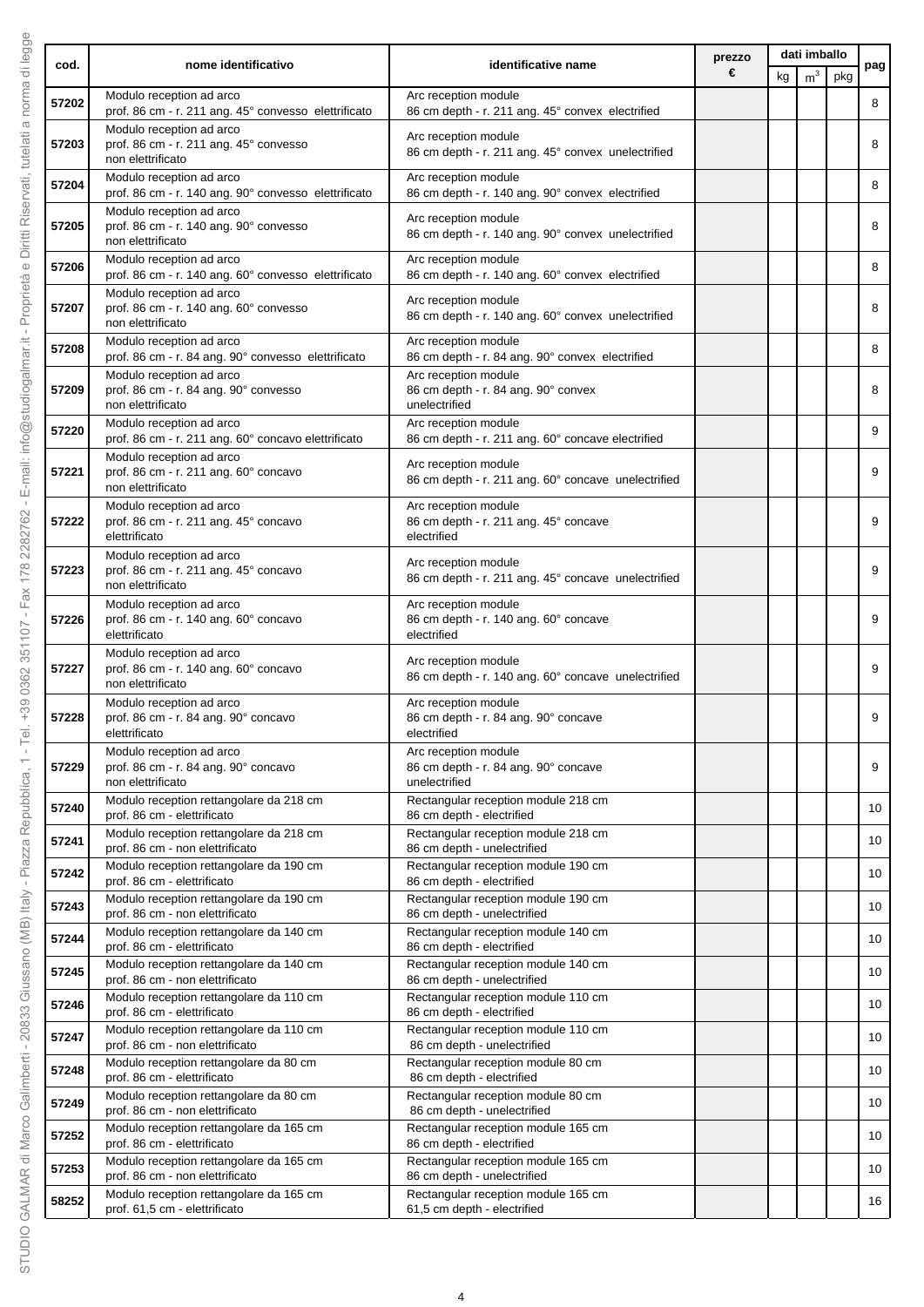|       | nome identificativo                                                                                   |                                                                                            | prezzo |    | dati imballo   |     |      |
|-------|-------------------------------------------------------------------------------------------------------|--------------------------------------------------------------------------------------------|--------|----|----------------|-----|------|
| cod.  |                                                                                                       | identificative name                                                                        | €      | kg | m <sup>3</sup> | pkg | pag  |
| 58253 | Modulo reception rettangolare da 165 cm<br>prof. 61,5 cm - non elettrificato                          | Rectangular reception module 165 cm<br>61,5 cm depth - unelectrified                       |        |    |                |     | 16   |
| 57261 | Modulo reception angolare a 270°<br>prof. 86 cm - non elettrificato                                   | Corner reception module 270°<br>86 cm depth - unelectrified                                |        |    |                |     | 11   |
| 57264 | Modulo reception angolare destro a 90°<br>prof. 86 cm - non elettrificato                             | Right corner reception module 90°<br>86 cm depth - unelectrified                           |        |    |                |     | 11   |
| 57265 | Modulo reception angolare sinistro a 90°<br>prof. 86 cm - non elettrificato                           | Left corner reception module 90°<br>86 cm depth - unelectrified                            |        |    |                |     | 11   |
| 57900 | Modulo reception ad arco senza mensola<br>prof. 86 cm - r. 211 ang. 60° convesso elettrificato        | Arc reception module without shelf<br>86 cm depth - r. 211 ang. 60° convex<br>electrified  |        |    |                |     | L.I. |
| 57901 | Modulo reception ad arco senza mensola<br>prof. 86 cm - r. 211 ang. 60° convesso<br>non elettrificato | Arc reception module without shelf<br>86 cm depth - r. 211 ang. 60° convex unelectrified   |        |    |                |     | L.l. |
| 57902 | Modulo reception ad arco senza mensola<br>prof. 86 cm - r. 211 ang. 45° convesso elettrificato        | Arc reception module without shelf<br>86 cm depth - r. 211 ang. 45° convex<br>electrified  |        |    |                |     | L.I. |
| 57903 | Modulo reception ad arco senza mensola<br>prof. 86 cm - r. 211 ang. 45° convesso<br>non elettrificato | Arc reception module without shelf<br>86 cm depth - r. 211 ang. 45° convex unelectrified   |        |    |                |     | L.I. |
| 57904 | Modulo reception ad arco senza mensola<br>prof. 86 cm - r. 140 ang. 90° convesso elettrificato        | Arc reception module without shelf<br>86 cm depth - r. 140 ang. 90° convex<br>electrified  |        |    |                |     | L.l. |
| 57905 | Modulo reception ad arco senza mensola<br>prof. 86 cm - r. 140 ang. 90° convesso<br>non elettrificato | Arc reception module without shelf<br>86 cm depth - r. 140 ang. 90° convex unelectrified   |        |    |                |     | L.I. |
| 57906 | Modulo reception ad arco senza mensola<br>prof. 86 cm - r. 140 ang. 60° convesso elettrificato        | Arc reception module without shelf<br>86 cm depth - r. 140 ang. 60° convex<br>electrified  |        |    |                |     | L.l. |
| 57907 | Modulo reception ad arco senza mensola<br>prof. 86 cm - r. 140 ang. 60° convesso<br>non elettrificato | Arc reception module without shelf<br>86 cm depth - r. 140 ang. 60° convex unelectrified   |        |    |                |     | L.I. |
| 57908 | Modulo reception ad arco senza mensola<br>prof. 86 cm - r. 84 ang. 90° convesso elettrificato         | Arc reception module without shelf<br>86 cm depth - r. 84 ang. 90° convex<br>electrified   |        |    |                |     | L.I. |
| 57909 | Modulo reception ad arco senza mensola<br>prof. 86 cm - r. 84 ang. 90° convesso<br>non elettrificato  | Arc reception module without shelf<br>86 cm depth - r. 84 ang. 90° convex<br>unelectrified |        |    |                |     | L.l. |
| 57920 | Modulo reception ad arco senza mensola<br>prof. 86 cm - r. 211 ang. 60° concavo elettrificato         | Arc reception module without shelf<br>86 cm depth - r. 211 ang. 60° concave<br>electrified |        |    |                |     | L.I. |
| 57921 | Modulo reception ad arco senza mensola<br>prof. 86 cm - r. 211 ang. 60° concavo<br>non elettrificato  | Arc reception module without shelf<br>86 cm depth - r. 211 ang. 60° concave unelectrified  |        |    |                |     | L.I. |
| 57922 | Modulo reception ad arco senza mensola<br>prof. 86 cm - r. 211 ang. 45° concavo elettrificato         | Arc reception module without shelf<br>86 cm depth - r. 211 ang. 45° concave electrified    |        |    |                |     | L.I. |
| 57923 | Modulo reception ad arco senza mensola<br>prof. 86 cm - r. 211 ang. 45° concavo<br>non elettrificato  | Arc reception module without shelf<br>86 cm depth - r. 211 ang. 45° concave unelectrified  |        |    |                |     | L.I. |
| 57926 | Modulo reception ad arco senza mensola<br>prof. 86 cm - r. 140 ang. 60° concavo elettrificato         | Arc reception module without shelf<br>86 cm depth - r. 140 ang. 60° concave electrified    |        |    |                |     | L.I. |
| 57927 | Modulo reception ad arco senza mensola<br>prof. 86 cm - r. 140 ang. 60° concavo<br>non elettrificato  | Arc reception module without shelf<br>86 cm depth - r. 140 ang. 60° concave unelectrified  |        |    |                |     | L.I. |
| 57928 | Modulo reception ad arco senza mensola<br>prof. 86 cm - r. 84 ang. 90° concavo elettrificato          | Arc reception module without shelf<br>86 cm depth - r. 84 ang. 90° concave electrified     |        |    |                |     | L.I. |
| 57929 | Modulo reception ad arco senza mensola<br>prof. 86 cm - r. 84 ang. 90° concavo<br>non elettrificato   | Arc reception module without shelf<br>86 cm depth - r. 84 ang. 90° concave unelectrified   |        |    |                |     | L.I. |
| 57940 | Modulo reception rettangolare da 218 cm<br>senza mensola - prof. 86 cm - elettrificato                | Rectangular reception module 218 cm<br>without shelf - 86 cm depth - electrified           |        |    |                |     | L.I. |
| 57941 | Modulo reception rettangolare da 218 cm<br>senza mensola - prof. 86 cm - non elettrificato            | Rectangular reception module 218 cm<br>without shelf - 86 cm depth - unelectrified         |        |    |                |     | L.I. |
| 57942 | Modulo reception rettangolare da 190 cm<br>senza mensola - prof. 86 cm - elettrificato                | Rectangular reception module 190 cm<br>without shelf - 86 cm depth - electrified           |        |    |                |     | L.I. |
| 57943 | Modulo reception rettangolare da 190 cm<br>senza mensola - prof. 86 cm - non elettrificato            | Rectangular reception module 190 cm<br>without shelf - 86 cm depth - unelectrified         |        |    |                |     | L.I. |
| 57944 | Modulo reception rettangolare da 140 cm<br>senza mensola - prof. 86 cm - elettrificato                | Rectangular reception module 140 cm<br>without shelf - 86 cm depth - electrified           |        |    |                |     | L.I. |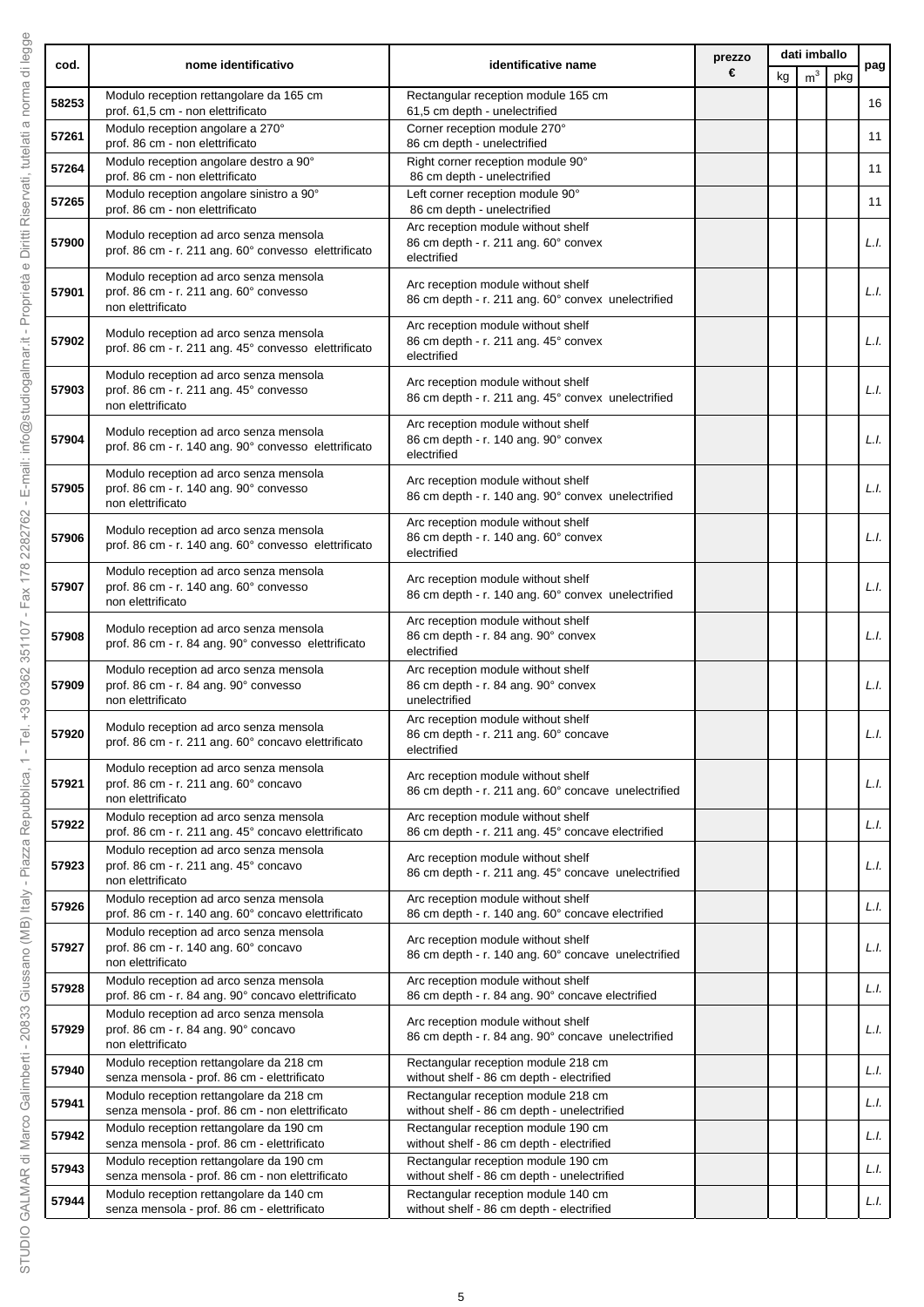|       |                                                                                             | prezzo<br>nome identificativo<br>identificative name<br>€                          |  | dati imballo |                |     |      |
|-------|---------------------------------------------------------------------------------------------|------------------------------------------------------------------------------------|--|--------------|----------------|-----|------|
| cod.  |                                                                                             |                                                                                    |  | kg           | m <sup>3</sup> | pkg | pag  |
| 57945 | Modulo reception rettangolare da 140 cm<br>senza mensola - prof. 86 cm - non elettrificato  | Rectangular reception module 140 cm<br>without shelf - 86 cm depth - unelectrified |  |              |                |     | L.I. |
| 57946 | Modulo reception rettangolare da 110 cm<br>senza mensola - prof. 86 cm - elettrificato      | Rectangular reception module 110 cm<br>without shelf - 86 cm depth - electrified   |  |              |                |     | L.I. |
| 57947 | Modulo reception rettangolare da 110 cm                                                     | Rectangular reception module 110 cm                                                |  |              |                |     | L.I. |
| 57948 | senza mensola - prof. 86 cm - non elettrificato<br>Modulo reception rettangolare da 80 cm   | without shelf - 86 cm depth - unelectrified<br>Rectangular reception module 80 cm  |  |              |                |     | L.I. |
|       | senza mensola - prof. 86 cm - elettrificato<br>Modulo reception rettangolare da 80 cm       | without shelf - 86 cm depth - electrified<br>Rectangular reception module 80 cm    |  |              |                |     |      |
| 57949 | senza mensola - prof. 86 cm - non elettrificato                                             | without shelf - 86 cm depth - unelectrified                                        |  |              |                |     | L.I. |
| 57961 | Modulo reception angolare a 270°<br>senza mensola - prof. 86 cm - non elettrificato         | Corner reception module 270°<br>without shelf - 86 cm depth - unelectrified        |  |              |                |     | L.I. |
| 57964 | Modulo reception angolare destro a 90°<br>senza mensola - prof. 86 cm - non elettrificato   | Right corner reception module 90°<br>without shelf - 86 cm depth - unelectrified   |  |              |                |     | L.I. |
| 57965 | Modulo reception angolare sinistro a 90°<br>senza mensola - prof. 86 cm - non elettrificato | Left corner reception module 90°<br>without shelf - 86 cm depth - unelectrified    |  |              |                |     | L.I. |
| 58200 | Modulo reception ad arco prof. 61,5 cm                                                      | Arc reception module 61,5 cm depth                                                 |  |              |                |     | 14   |
| 58201 | r. 211 ang. 60° convesso - elettrificato<br>Modulo reception ad arco prof. 61,5 cm          | r. 211 ang. 60° convex - electrified<br>Arc reception module 61,5 cm depth         |  |              |                |     | 14   |
|       | r. 211 ang. 60° convesso - non elettrificato<br>Modulo reception ad arco prof. 61,5 cm      | r. 211 ang. 60° convex - unelectrified<br>Arc reception module 61,5 cm depth       |  |              |                |     |      |
| 58202 | r. 211 ang. 45° convesso - elettrificato                                                    | r. 211 ang. 45° convex - electrified                                               |  |              |                |     | 14   |
| 58203 | Modulo reception ad arco prof. 61,5 cm<br>r. 211 ang. 45° convesso - non elettrificato      | Arc reception module 61,5 cm depth<br>r. 211 ang. 45° convex - unelectrified       |  |              |                |     | 14   |
| 58204 | Modulo reception ad arco prof. 61,5 cm<br>r. 140 ang. 90° convesso - elettrificato          | Arc reception module 61,5 cm depth<br>r. 140 ang. 90° convex - electrified         |  |              |                |     | 14   |
| 58205 | Modulo reception ad arco prof. 61,5 cm<br>r. 140 ang. 90° convesso - non elettrificato      | Arc reception module 61,5 cm depth<br>r. 140 ang. 90° convex - unelectrified       |  |              |                |     | 14   |
| 58206 | Modulo reception ad arco prof. 61,5 cm                                                      | Arc reception module 61,5 cm depth                                                 |  |              |                |     | 14   |
| 58207 | r. 140 ang. 60° convesso - elettrificato<br>Modulo reception ad arco prof. 61,5 cm          | r. 140 ang. 60° convex - electrified<br>Arc reception module 61,5 cm depth         |  |              |                |     | 14   |
|       | r. 140 ang. 60° convesso - non elettrificato<br>Modulo reception ad arco prof. 61,5 cm      | r. 140 ang. 60° convex - unelectrified<br>Arc reception module 61,5 cm depth       |  |              |                |     |      |
| 58208 | r. 84 ang. 90° convesso - elettrificato                                                     | r. 84 ang. 90° convex - electrified                                                |  |              |                |     | 14   |
| 58209 | Modulo reception ad arco prof. 61,5 cm<br>r. 84 ang. 90° convesso - non elettrificato       | Arc reception module 61,5 cm depth<br>r. 84 ang. 90° convex - unelectrified        |  |              |                |     | 14   |
| 58220 | Modulo reception ad arco prof. 61,5 cm<br>r. 211 ang. 60° concavo - elettrificato           | Arc reception module 61,5 cm depth<br>r. 211 ang. 60° concave - electrified        |  |              |                |     | 15   |
| 58221 | Modulo reception ad arco prof. 61,5 cm<br>r. 211 ang. 60° concavo - non elettrificato       | Arc reception module 61,5 cm depth<br>r. 211 ang. 60° concave - unelectrified      |  |              |                |     | 15   |
| 58222 | Modulo reception ad arco prof. 61,5 cm<br>r. 211 ang. 45° concavo - elettrificato           | Arc reception module 61,5 cm depth<br>r. 211 ang. 45° concave - electrified        |  |              |                |     | 15   |
| 58223 | Modulo reception ad arco prof. 61,5 cm                                                      | Arc reception module 61,5 cm depth                                                 |  |              |                |     | 15   |
| 58226 | r. 211 ang. 45° concavo - non elettrificato<br>Modulo reception ad arco prof. 61,5 cm       | r. 211 ang. 45° concave - unelectrified<br>Arc reception module 61,5 cm depth      |  |              |                |     | 15   |
|       | r. 140 ang. 60° concavo - elettrificato<br>Modulo reception ad arco prof. 61,5 cm           | r. 140 ang. 60° concave - electrified<br>Arc reception module 61,5 cm depth        |  |              |                |     |      |
| 58227 | r. 140 ang. 60° concavo - non elettrificato                                                 | r. 140 ang. 60° concave - unelectrified                                            |  |              |                |     | 15   |
| 58228 | Modulo reception ad arco prof. 61,5 cm<br>r. 84 ang. 90° concavo - elettrificato            | Arc reception module 61,5 cm depth<br>r. 84 ang. 90° concave - electrified         |  |              |                |     | 15   |
| 58229 | Modulo reception ad arco prof. 61,5 cm<br>r. 84 ang. 90° concavo - non elettrificato        | Arc reception module 61,5 cm depth<br>r. 84 ang. 90° concave - unelectrified       |  |              |                |     | 15   |
| 58240 | Modulo reception rettangolare da 218 cm<br>prof. 61,5 cm - elettrificato                    | Rectangular reception module 218 cm<br>61,5 cm depth - electrified                 |  |              |                |     | 16   |
| 58241 | Modulo reception rettangolare da 218 cm<br>prof. 61,5 cm - non elettrificato                | Rectangular reception module 218 cm<br>61,5 cm depth - unelectrified               |  |              |                |     | 16   |
| 58242 | Modulo reception rettangolare da 190 cm                                                     | Rectangular reception module 190 cm                                                |  |              |                |     | 16   |
|       | prof. 61,5 cm - elettrificato<br>Modulo reception rettangolare da 190 cm                    | 61,5 cm depth - electrified<br>Rectangular reception module 190 cm                 |  |              |                |     |      |
| 58243 | prof. 61,5 cm - non elettrificato<br>Modulo reception rettangolare da 140 cm                | - 61,5 cm depth - unelectrified<br>Rectangular reception module 140 cm             |  |              |                |     | 16   |
| 58244 | prof. 61,5 cm - elettrificato                                                               | 61,5 cm depth - electrified                                                        |  |              |                |     | 16   |
| 58245 | Modulo reception rettangolare da 140 cm<br>prof. 61,5 cm - non elettrificato                | Rectangular reception module 140 cm<br>61,5 cm depth - unelectrified               |  |              |                |     | 16   |
| 58246 | Modulo reception rettangolare da 110 cm<br>prof. 61,5 cm - elettrificato                    | Rectangular reception module 110 cm<br>61,5 cm depth - electrified                 |  |              |                |     | 16   |
| 58247 | Modulo reception rettangolare da 110 cm<br>prof. 61,5 cm - non elettrificato                | Rectangular reception module 110 cm<br>61,5 cm depth - unelectrified               |  |              |                |     | 16   |
| 58248 | Modulo reception rettangolare da 80 cm                                                      | Rectangular reception module 80 cm                                                 |  |              |                |     | 16   |
|       | prof. 61,5 cm - elettrificato                                                               | 61,5 cm depth - electrified                                                        |  |              |                |     |      |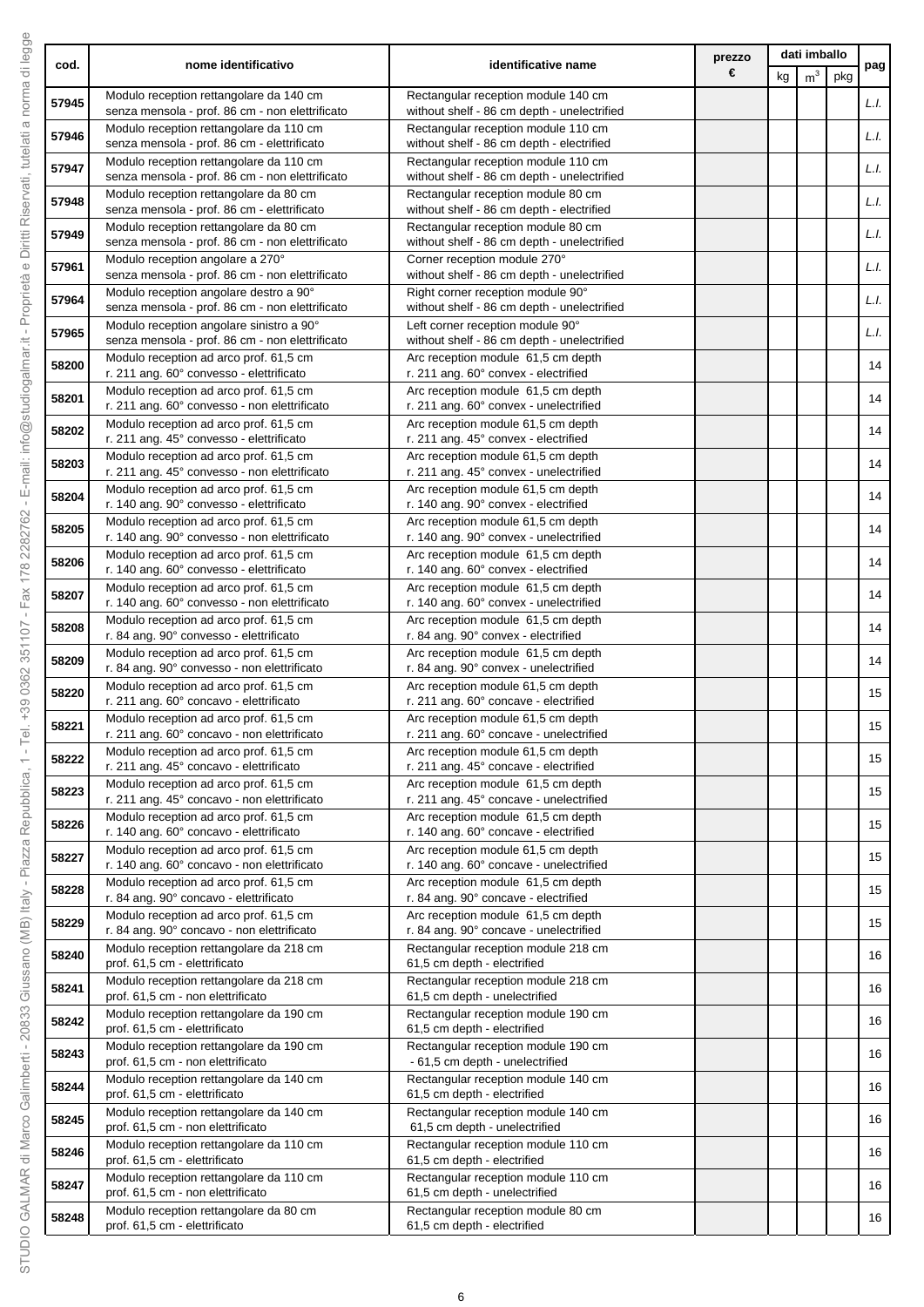|       | nome identificativo                                                                          | identificative name                                                                  | prezzo | dati imballo |                |     |      |
|-------|----------------------------------------------------------------------------------------------|--------------------------------------------------------------------------------------|--------|--------------|----------------|-----|------|
| cod.  |                                                                                              |                                                                                      | €      | kg           | m <sup>3</sup> | pkg | pag  |
| 58249 | Modulo reception rettangolare da 80 cm<br>prof. 61,5 cm - non elettrificato                  | Rectangular reception module 80 cm<br>61,5 cm depth - unelectrified                  |        |              |                |     | 16   |
| 58261 | Modulo reception angolare a 270°                                                             | Corner reception module 270°                                                         |        |              |                |     | 17   |
|       | prof. 61,5 cm - non elettrificato                                                            | 61,5 cm depth - unelectrified<br>Arc reception module without shelf                  |        |              |                |     |      |
| 58900 | Modulo reception ad arco senza mensola<br>prof. 61,5 cm                                      | 61,5 cm depth                                                                        |        |              |                |     | L.I. |
|       | r. 211 ang. 60° convesso - elettrificato                                                     | r. 211 ang. 60° convex - electrified                                                 |        |              |                |     |      |
| 58901 | Modulo reception ad arco senza mensola<br>prof. 61,5 cm                                      | Arc reception module without shelf<br>61,5 cm depth                                  |        |              |                |     | L.I. |
|       | r. 211 ang. 60° convesso - non elettrificato                                                 | r. 211 ang. 60° convex - unelectrified                                               |        |              |                |     |      |
| 58902 | Modulo reception ad arco senza mensola<br>prof. 61,5 cm                                      | Arc reception module without shelf<br>61,5 cm depth                                  |        |              |                |     | L.I. |
|       | r. 211 ang. 45° convesso - elettrificato                                                     | r. 211 ang. 45° convex - electrified                                                 |        |              |                |     |      |
| 58903 | Modulo reception ad arco senza mensola<br>prof. 61,5 cm                                      | Arc reception module without shelf<br>61,5 cm depth                                  |        |              |                |     | L.I. |
|       | r. 211 ang. 45° convesso - non elettrificato                                                 | r. 211 ang. 45° convex - unelectrified                                               |        |              |                |     |      |
| 58904 | Modulo reception ad arco senza mensola<br>prof. 61.5 cm                                      | Arc reception module without shelf<br>61,5 cm depth                                  |        |              |                |     | L.I. |
|       | r. 140 ang. 90° convesso - elettrificato                                                     | r. 140 ang. 90° convex - electrified                                                 |        |              |                |     |      |
| 58905 | Modulo reception ad arco senza mensola<br>prof. 61,5 cm                                      | Arc reception module without shelf<br>61,5 cm depth                                  |        |              |                |     | L.I. |
|       | r. 140 ang. 90° convesso - non elettrificato                                                 | r. 140 ang. 90° convex - unelectrified                                               |        |              |                |     |      |
| 58906 | Modulo reception ad arco senza mensola<br>prof. 61,5 cm                                      | Arc reception module without shelf<br>61,5 cm depth                                  |        |              |                |     | L.I. |
|       | r. 140 ang. 60° convesso - elettrificato                                                     | r. 140 ang. 60° convex - electrified                                                 |        |              |                |     |      |
| 58907 | Modulo reception ad arco senza mensola<br>prof. 61,5 cm                                      | Arc reception module without shelf<br>61,5 cm depth                                  |        |              |                |     | L.I. |
|       | r. 140 ang. 60° convesso - non elettrificato                                                 | r. 140 ang. 60° convex - unelectrified                                               |        |              |                |     |      |
| 58908 | Modulo reception ad arco senza mensola<br>prof. 61,5 cm                                      | Arc reception module without shelf<br>61,5 cm depth                                  |        |              |                |     | L.I. |
|       | r. 84 ang. 90° convesso - elettrificato                                                      | r. 84 ang. 90° convex - electrified                                                  |        |              |                |     |      |
| 58909 | Modulo reception ad arco senza mensola<br>prof. 61,5 cm                                      | Arc reception module without shelf<br>61,5 cm depth                                  |        |              |                |     | L.I. |
|       | r. 84 ang. 90° convesso - unelettrificato<br>Modulo reception ad arco senza mensola          | r. 84 ang. 90° convex - unelectrified<br>Arc reception module without shelf          |        |              |                |     |      |
| 58920 | prof. 61,5 cm                                                                                | 61,5 cm depth                                                                        |        |              |                |     | L.I. |
|       | r. 211 ang. 60° concavo - elettrificato<br>Modulo reception ad arco senza mensola            | r. 211 ang. 60° concave - electrified<br>Arc reception module without shelf          |        |              |                |     |      |
| 58921 | prof. 61,5 cm                                                                                | 61,5 cm depth                                                                        |        |              |                |     | L.I. |
|       | r. 211 ang. 60° concavo - non elettrificato<br>Modulo reception ad arco senza mensola        | r. 211 ang. 60° concave - unelectrified<br>Arc reception module without shelf        |        |              |                |     |      |
| 58922 | prof. 61,5 cm                                                                                | 61,5 cm depth                                                                        |        |              |                |     | L.I. |
|       | r. 211 ang. 45° concavo - elettrificato<br>Modulo reception ad arco senza mensola            | r. 211 ang. 45° concave - electrified<br>Arc reception module without shelf          |        |              |                |     |      |
| 58923 | prof. 61,5 cm                                                                                | 61,5 cm depth                                                                        |        |              |                |     | L.I. |
|       | r. 211 ang. 45° concavo - non elettrificato<br>Modulo reception ad arco senza mensola        | r. 211 ang. 45° concave - unelectrified<br>Arc reception module without shelf        |        |              |                |     |      |
| 58926 | prof. 61.5 cm                                                                                | 61,5 cm depth<br>r. 140 ang. 60° concave - electrified                               |        |              |                |     | L.I. |
|       | r. 140 ang. 60° concavo - elettrificato<br>Modulo reception ad arco senza mensola            | Arc reception module without shelf                                                   |        |              |                |     |      |
| 58927 | prof. 61,5 cm<br>r. 140 ang. 60° concavo - non elettrificato                                 | 61,5 cm depth<br>r. 140 ang. 60° concave - unelectrified                             |        |              |                |     | L.I. |
|       | Modulo reception ad arco senza mensola                                                       | Arc reception module without shelf                                                   |        |              |                |     |      |
| 58928 | prof. 61,5 cm<br>r. 84 ang. 90° concavo - elettrificato                                      | 61,5 cm depth<br>r. 84 ang. 90° concave - electrified                                |        |              |                |     | L.I. |
|       | Modulo reception ad arco senza mensola                                                       | Arc reception module without shelf                                                   |        |              |                |     |      |
| 58929 | prof. 61,5 cm<br>r. 84 ang. 90° concavo - non elettrificato                                  | 61,5 cm depth<br>r. 84 ang. 90° concave - unelectrified                              |        |              |                |     | L.I. |
| 58940 | Modulo reception rettangolare da 218 cm                                                      | Rectangular reception module 218 cm                                                  |        |              |                |     | L.I. |
|       | senza mensola - prof. 61,5 cm - elettrificato<br>Modulo reception rettangolare da 218 cm     | without shelf - 61,5 cm depth - electrified<br>Rectangular reception module 218 cm   |        |              |                |     |      |
| 58941 | senza mensola - prof. 61,5 cm - non elettrificato                                            | without shelf - 61,5 cm depth - unelectrified                                        |        |              |                |     | L.I. |
| 58942 | Modulo reception rettangolare da 190 cm<br>senza mensola - prof. 61,5 cm<br>elettrificato    | Rectangular reception module 190 cm<br>without shelf - 61,5 cm depth - electrified   |        |              |                |     | L.I. |
| 58943 | Modulo reception rettangolare da 190 cm                                                      | Rectangular reception module 190 cm                                                  |        |              |                |     | L.I. |
|       | senza mensola - prof. 61,5 cm - non elettrificato<br>Modulo reception rettangolare da 140 cm | without shelf - 61,5 cm depth - unelectrified<br>Rectangular reception module 140 cm |        |              |                |     |      |
| 58944 | senza mensola - prof. 61,5 cm - elettrificato                                                | without shelf - 61,5 cm depth - electrified                                          |        |              |                |     | L.I. |